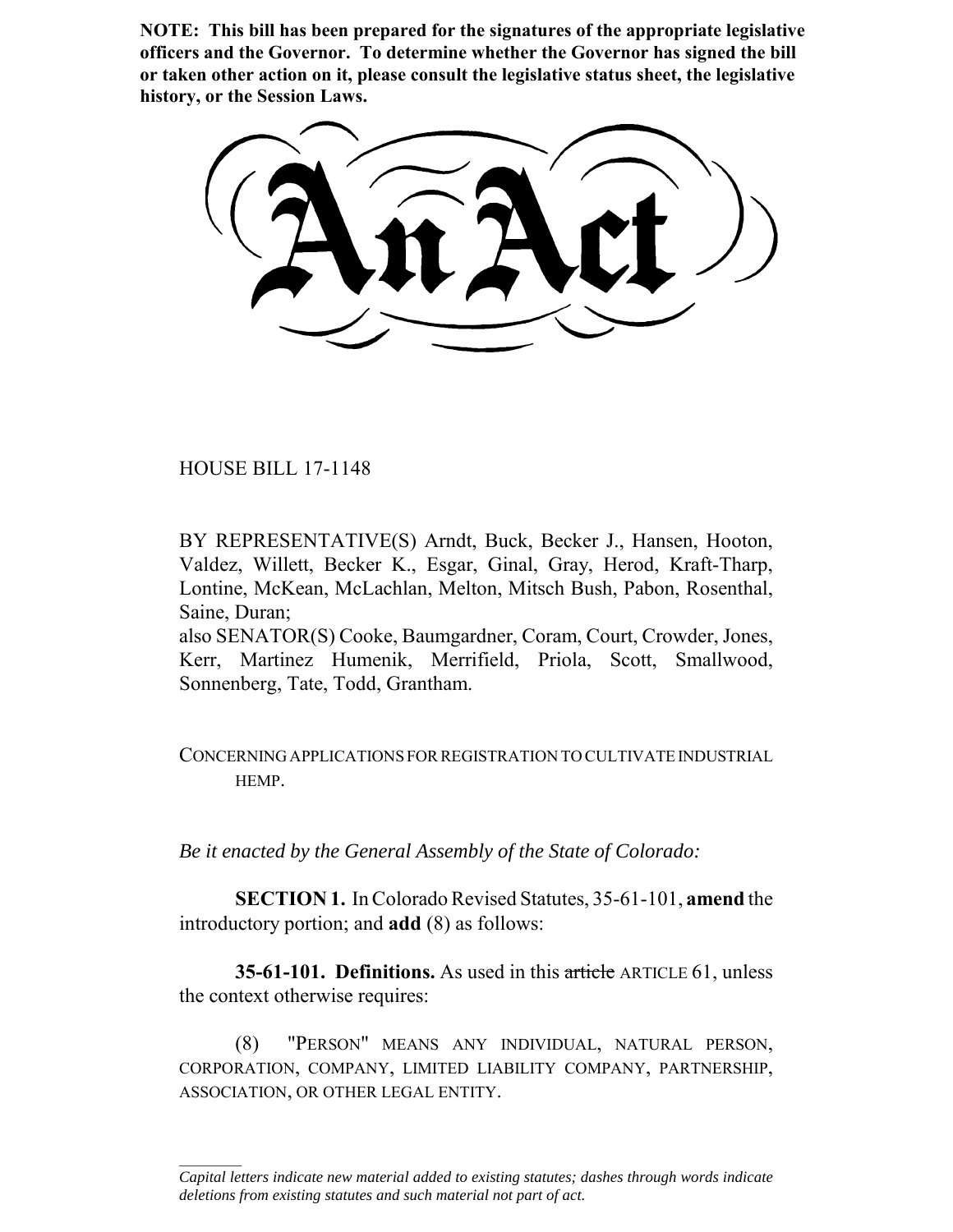**SECTION 2.** In Colorado Revised Statutes, 35-61-104, **amend**  $(1)(a)$  as follows:

**35-61-104. Registration - cultivation of industrial hemp research and development growth - rules.** (1) (a) A person wishing to engage in industrial hemp cultivation for commercial purposes or to grow industrial hemp for research and development purposes shall apply to the department for a registration in a form and manner determined by the commissioner, in consultation with the committee, prior to planting the industrial hemp for commercial or research and development purposes. The application must include the name and address of the applicant and the legal description, global positioning system location, and map of the land area on which the applicant plans to engage in industrial hemp cultivation or research and development growth operations. AN APPLICATION TO ENGAGE IN INDUSTRIAL HEMP CULTIVATION FOR COMMERCIAL PURPOSES MUST IDENTIFY BY NAME EACH OFFICER, DIRECTOR, MEMBER, PARTNER, OR OWNER OF AT LEAST TEN PERCENT OF THE ENTITY AND ANY OTHER PERSON WHO HAS MANAGING OR CONTROLLING AUTHORITY OVER THE ENTITY. The applicant shall also submit to the department the fee required by section 35-61-106 (2). Application for registration pursuant to this section is a matter of statewide concern.

**SECTION 3.** In Colorado Revised Statutes, 35-61-107, **add** (6) and (7) as follows:

**35-61-107. Violations - penalties - denial of registration application.** (6) NOTWITHSTANDING ANY OTHER PROVISION OF THIS ARTICLE 61, FOR UP TO THREE YEARS AFTER THE EFFECTIVE DATE OF THE SUSPENSION, REVOCATION, OR RELINQUISHMENT OF A REGISTRATION, THE COMMISSIONER MAY DENY AN APPLICATION FOR REGISTRATION IF:

(a) THE APPLICANT IS AN INDIVIDUAL WHO WAS PREVIOUSLY LISTED AS PARTICIPATING IN AN ENTITY PURSUANT TO SECTION 35-61-104 AND THAT INDIVIDUAL OR ENTITY WAS SUBJECTED TO DISCIPLINE UNDER THIS ARTICLE 61; OR

(b) THE APPLICANT IS AN ENTITY THAT LISTS AN INDIVIDUAL AS PARTICIPATING IN THE ENTITY PURSUANT TO SECTION 35-61-104 AND THE INDIVIDUAL WAS PREVIOUSLY LISTED AS A PARTICIPATING PERSON IN AN ENTITY THAT WAS SUBJECTED TO DISCIPLINE UNDER THIS ARTICLE 61.

## PAGE 2-HOUSE BILL 17-1148